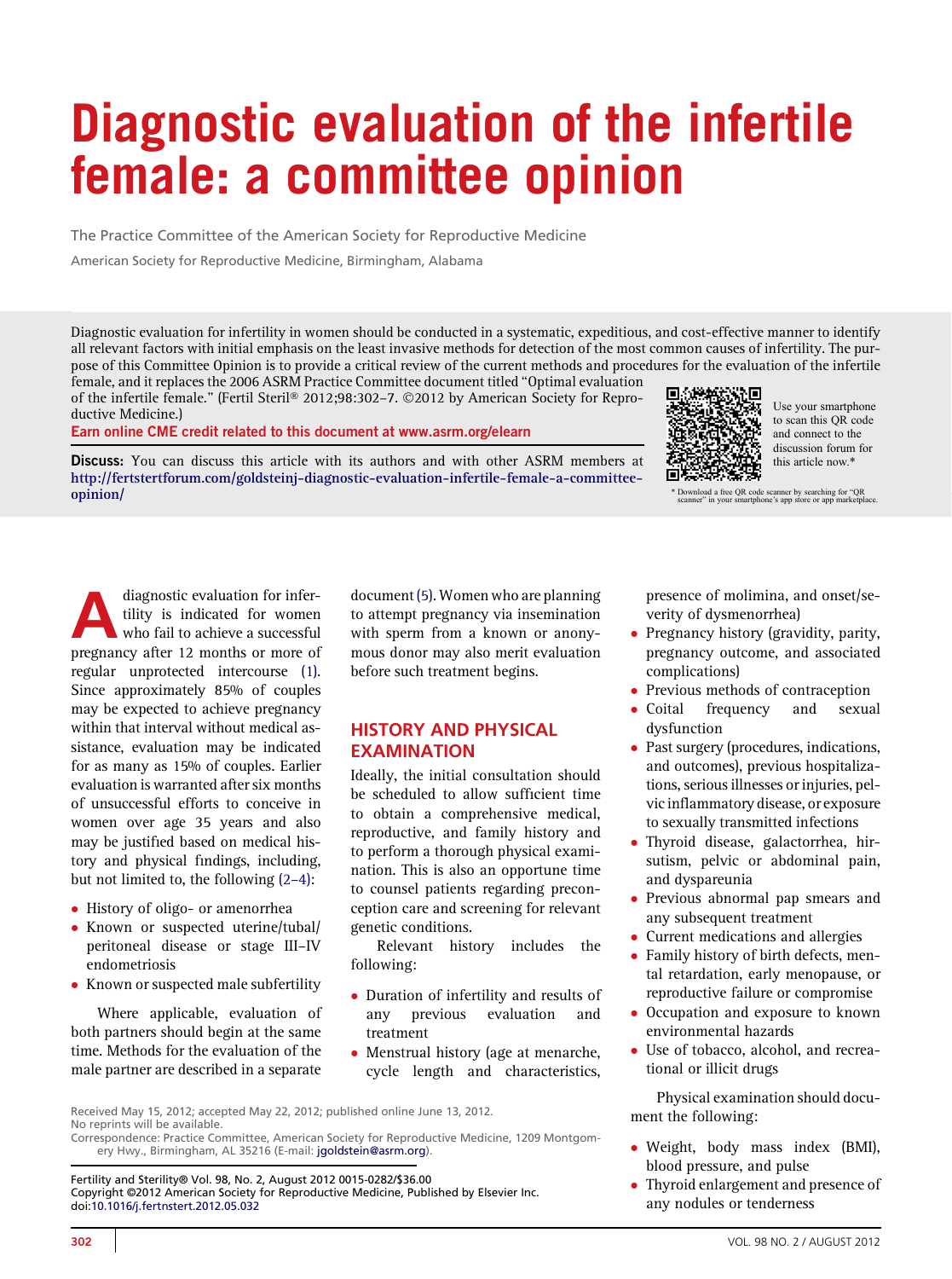- Breast secretions and their character
- Signs of androgen excess
- Vaginal or cervical abnormality, secretions, or discharge
- Pelvic or abdominal tenderness, organ enlargement, or masses
- Uterine size, shape, position, and mobility
- Adnexal masses or tenderness
- Cul-de-sac masses, tenderness, or nodularity

#### DIAGNOSTIC EVALUATION

Subsequent evaluation should be conducted in a systematic, expeditious, and cost-effective manner so as to identify all relevant factors, with initial emphasis on the least invasive methods for detection of the most common causes of infertility. The pace and extent of evaluation should take into account the couple's preferences, patient age, the duration of infertility, and unique features of the medical history and physical examination.

#### OVULATORY FUNCTION

Ovulatory dysfunction will be identified in approximately 15% of all infertile couples and accounts for up to 40% of infertility in women [\(6\).](#page-4-0) It commonly results in obvious menstrual disturbances (oligo/amenorrhea), but can be more subtle. The underlying cause should be sought because specific treatment may be indicated and some conditions may have other health implications and consequences. The most common causes of ovulatory dysfunction include polycystic ovary syndrome, obesity, weight gain or loss, strenuous exercise, thyroid dysfunction, and hyperprolactinemia. However, the specific cause of ovulatory dysfunction often remains obscure. Methods for evaluating ovulatory function may include any of the following:

Menstrual history may be all that is required. In most ovulatory women, menstrual cycles are regular and predictable, occurring at intervals of 25–35 days, exhibiting consistent flow characteristics, and accompanied by a consistent pattern of moliminal symptoms. Some degree of variation is entirely normal; in a study of more than 1,000 cycles, variations in inter-menstrual interval exceeding 5 days were observed in 56% of patients within six months and in 75% of those followed for one year [\(7\)](#page-4-0). Although a history of regular and consistent menses strongly suggests normal ovulatory function, an objective measure is warranted in infertile women. Patients with abnormal uterine bleeding, oligomenorrhea, or amenorrhea generally do not require specific diagnostic tests to establish a diagnosis of anovulation.

Serial basal body temperature (BBT) measurements provide a simple and inexpensive method for evaluating ovulatory function. In cycles monitored with BBT, the period of highest fertility spans the seven days prior to the mid-cycle rise in BBT. Whereas ovulatory cycles generally are associated with clearly biphasic BBT recordings and anovulatory cycles typically result in monophasic patterns, some ovulatory women cannot document clearly biphasic BBT patterns [\(8\).](#page-4-0) Grossly short luteal phases (<10 days of temperature elevation) may identify women with more subtle ovulatory dysfunction. The test cannot reliably define the time of

Serum progesterone determinations provide a reliable and objective measure of ovulatory function as long as they are obtained at the appropriate time in the cycle. Given the range of normal variation in ovulatory cycles, a serum progesterone measurement generally should be obtained approximately one week before the expected onset of the next menses, rather than on any one specific cycle day (e.g., cycle day 21). A progesterone concentration greater than 3 ng/mL provides presumptive but reliable evidence of recent ovulation [\(9\)](#page-4-0). Although higher threshold values have been used commonly as a measure of the quality of luteal function (e.g.,  $\geq$  10 ng/mL) [\(10\)](#page-4-0), the criterion is not reliable because corpus luteum progesterone secretion is pulsatile and serum concentrations may vary up to 7-fold within an interval of a few hours [\(11\)](#page-4-0).

Urinary luteinizing hormone (LH) determinations using various commercial ''ovulation predictor kits'' can identify the midcycle LH surge that precedes ovulation by one to two days. Urinary LH detection provides indirect evidence of ovulation and helps to define the interval of greatest fertility: the day of the LH surge and the following two days [\(12\).](#page-4-0) Results generally correlate well with the peak in serum LH, particularly when the test is performed on midday or evening urine specimens [\(8\)](#page-4-0). However, accuracy, ease of use, and reliability vary among products, and testing may yield false positive and false negative results [\(13\)](#page-4-0).

Endometrial biopsy (EBM) and histology can demonstrate secretory endometrial development, which results from the action of progesterone and thus implies ovulation. ''Dating'' the endometrium using traditional histologic criteria [\(14\)](#page-4-0) was long considered the ''gold standard'' among methods for evaluating the quality of luteal function and for diagnosis of luteal phase deficiency (LPD). However, careful studies have since demonstrated clearly that histologic endometrial dating is not a valid diagnostic method because it lacks both accuracy and precision [\(15\)](#page-4-0) and because the test cannot distinguish fertile from infertile women [\(16\)](#page-4-0). Therefore, endometrial biopsy is no longer recommended for the evaluation of ovulatory or luteal function in infertile women and should be limited to those in whom specific endometrial pathology (e.g., neoplasia, chronic endometritis) is strongly suspected.

Transvaginal ultrasonography can reveal the size and number of developing follicles and also provide presumptive evidence of ovulation and luteinization by demonstrating progressive follicular growth, sudden collapse of the preovulatory follicle, a loss of clearly defined follicular margins, the appearance of internal echoes, and an increase in cul-de-sac fluid volume [\(17\)](#page-4-0). Because of the associated cost and logistical demands, the method generally should be reserved for women in whom simpler methods fail to provide the necessary information and those receiving ovarian stimulation for purposes of ovulation induction.

Other evaluations aimed at defining the best choice of treatment may be indicated for anovulatory infertile women. Serum thyroid-stimulating hormone (TSH) and prolactin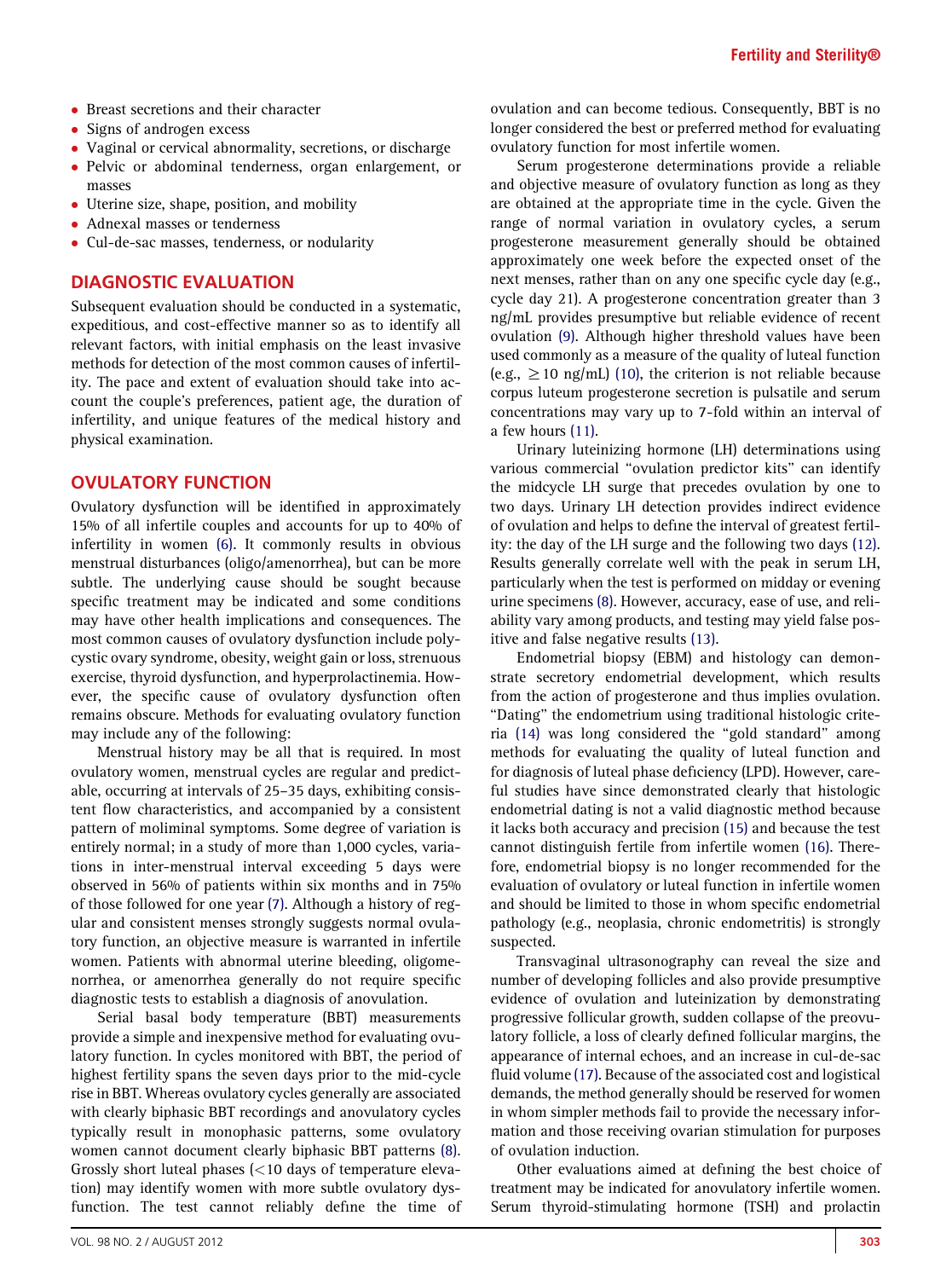determinations can identify thyroid disorders and/or hyperprolactinemia, which may require specific treatment. In women with amenorrhea, serum follicle-stimulating hormone (FSH) and estradiol measurements can distinguish women with ovarian failure (high FSH, low estradiol), who may be candidates for oocyte donation, from those with hypothalamic amenorrhea (low or normal FSH, low estradiol), who will require exogenous gonadotropin stimulation for ovulation induction.

In anovulatory infertile women, failure to achieve pregnancy after three to six cycles of successful ovulation induction should be viewed as an indication to perform additional diagnostic evaluation or, if evaluation is complete, to consider alternative treatments.

## OVARIAN RESERVE

The concept of ''ovarian reserve'' views reproductive potential as a function of the number and quality of remaining oocytes. Decreased or diminished ovarian reserve (DOR) describes women of reproductive age having regular menses whose response to ovarian stimulation or fecundity is reduced compared to those women of comparable age. Tests utilized to assess''ovarian reserve'' include cycle day 3 FSH and estradiol measurements, a clomiphene citrate challenge test, an early follicular phase antral follicle count (via transvaginal ultrasonography), or a serum antimüllerian hormone (AMH) level. These tests may provide prognostic information in women at increased risk of diminished ovarian reserve, such as women who: 1) are over age 35 years; 2) have a family history of early menopause; 3) have a single ovary or history of previous ovarian surgery, chemotherapy, or pelvic radiation therapy; 4) have unexplained infertility [\(18\);](#page-4-0) 5) have demonstrated poor response to gonadotropin stimulation; or 6) are planning treatment with assisted reproductive technology (ART) [\(18\)](#page-4-0). Measures of ovarian reserve do not establish a diagnosis of diminished ovarian reserve, but instead help to predict response to ovarian stimulation with exogenous gonadotropins and, to a lesser extent, the likelihood for achieving a successful pregnancy with ART [\(19\)](#page-4-0). However, poor results with any of the tests do not necessarily imply inability to conceive.

## Cycle Day 3 FSH and Estradiol

FSH obtained on cycle day 2–5 is commonly used as a measure of ovarian reserve. High values (10–20 IU/L) have been associated with both poor ovarian stimulation and the failure to conceive [\(19\)](#page-4-0). Assays standardized against the World Health Organization (WHO)  $2<sup>nd</sup>$  International Standard demonstrate high specificity (83%–100% range) for predicting poor response to stimulation (usually defined as <2–3 follicles or  $\leq$  4 retrieved oocytes) [\(19\)](#page-4-0). However, sensitivity for identifying women who will respond poorly varies widely (10%–80%) [\(19\).](#page-4-0) Basal estradiol alone should not be used to screen for DOR. The test has value only as an aid to correct interpretation of a ''normal'' basal serum FSH value. When the basal FSH concentration is ''normal'' but the estradiol level is elevated (>60–80 pg/mL) in the early follicular phase, there is limited evidence for an association with poor response, increased cancellation rates, and lower pregnancy rates (20–[22\).](#page-4-0)

The CCCT involves measurements of serum FSH before and after treatment with clomiphene citrate (100 mg daily, cycle days 5–9), typically on cycle day 3 and cycle day 10. An elevated FSH concentration after clomiphene stimulation therefore suggests DOR. Cycle day 10 FSH levels have a higher sensitivity but lower specificity compared to cycle day 3 FSH concentrations [\(23\)](#page-4-0).

## Antral Follicle Count

Antral follicle count (AFC) is the sum of antral follicles in both ovaries, as observed with transvaginal ultrasonography during the early follicular phase. Antral follicles have been defined as measuring 2–10 mm or 3–8 mm in mean diameter in the greatest 2-dimensional plane. A low AFC (range 3–10 total antral follicles) has been associated with poor response to ovarian stimulation and with the failure to achieve pregnancy [\(24\)](#page-4-0).

### Serum Antimüllerian Hormone (AMH) Level

Serum concentrations of AMH, produced by granulosa cells of early follicles, are gonadotropin-independent and therefore remain relatively consistent within and between menstrual cycles in both normal young ovulating women and in women with infertility (25–[28\).](#page-4-0) Therefore an AMH level can be obtained on any day of the menstrual cycle. Overall, lower AMH levels (<1 ng/mL) have been associated with poor responses to ovarian stimulation, poor embryo quality, and poor pregnancy outcomes in IVF (29–[33\).](#page-5-0)

# CERVICAL FACTORS

Abnormalities of cervical mucus production or sperm/mucus interaction rarely are the sole or principal cause of infertility. Examination of cervical mucus may reveal gross evidence of chronic cervicitis that warrants treatment. The postcoital test (PCT), in which a specimen of cervical mucus obtained shortly before expected ovulation is examined microscopically for the presence of motile sperm within hours after intercourse, was the traditional method for diagnosis of cervical factor infertility. However, because the test is subjective, has poor reproducibility, is inconvenient to the patient, rarely changes clinical management, and does not predict inability to conceive, the PCT is no longer recommended for the evaluation of the infertile female [\(34, 35\).](#page-5-0)

## UTERINE ABNORMALITIES

Abnormalities of uterine anatomy or function are relatively uncommon causes of infertility in women, but should be excluded. Methods for evaluation of the uterus include the following:

Hysterosalpingography (HSG) defines the size and shape of the uterine cavity and can reveal developmental anomalies (unicornuate, septate, bicornuate uteri) or other acquired abnormalities (endometrial polyps, submucous myomas, synechiae) having potential reproductive consequences. However, HSG has relatively low sensitivity (50%) and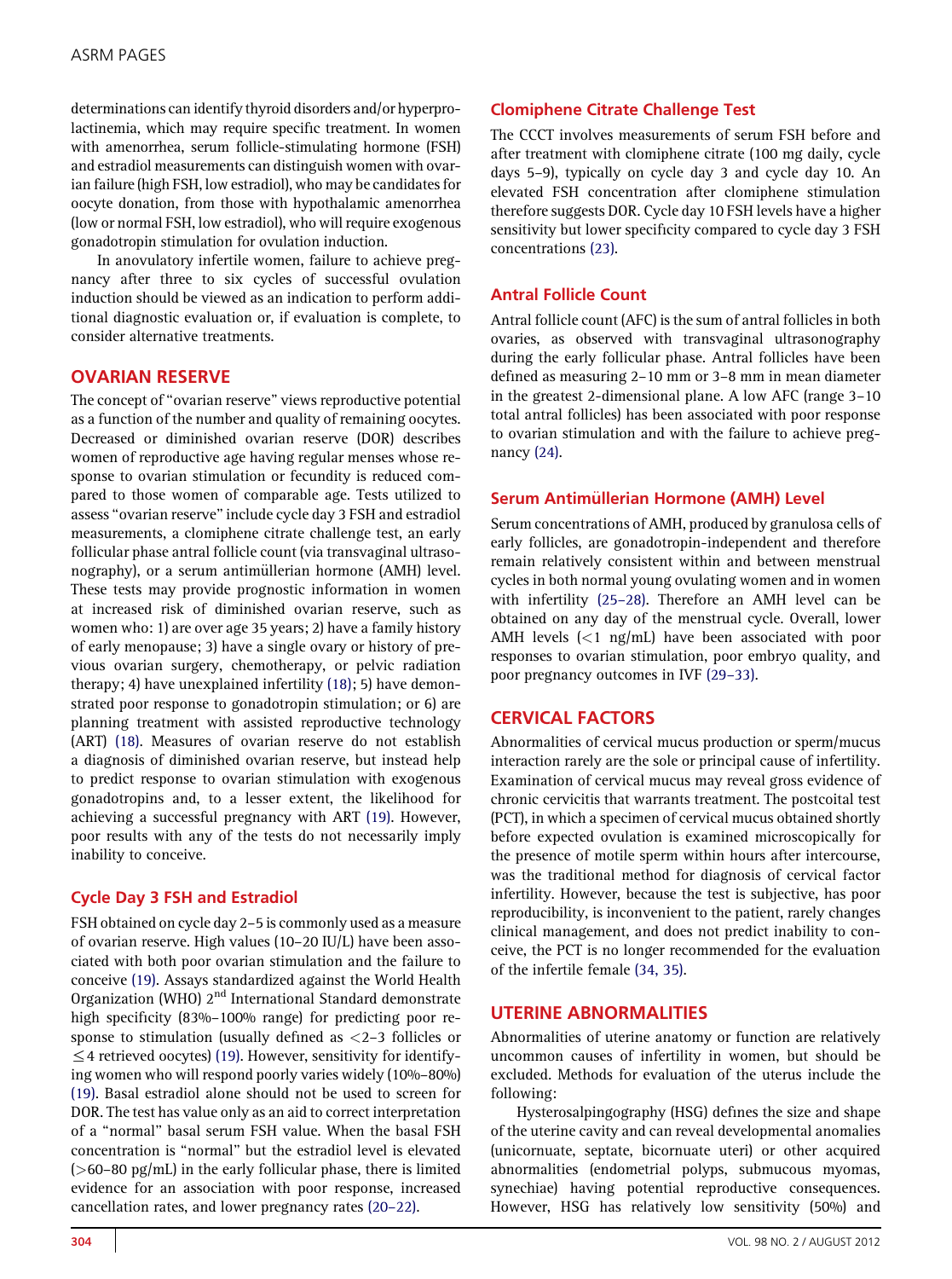positive predictive value (PPV; 30%) for diagnosis of endometrial polyps and submucous myomas in asymptomatic infertile women [\(36\).](#page-5-0)

Ultrasonography (US) can be used to diagnose uterine pathology, including myomas [\(37\).](#page-5-0)

Sonohysterography, involving transvaginal ultrasonography after introduction of saline into the uterine cavity, better defines the size and shape of the uterine cavity and has high PPV (>90%) and negative predictive value (NPV) for detection of intrauterine pathology (endometrial polyps, submucous myomas, synechiae) [\(36, 38, 39\)](#page-5-0).

Hysteroscopy is the definitive method for the diagnosis and treatment of intrauterine pathology. As it is also the most costly and invasive method for evaluating the uterus, it generally can be reserved for further evaluation and treatment of abnormalities defined by less invasive methods such as HSG and sonohysterography [\(40\).](#page-5-0)

#### TUBAL PATENCY

Tubal disease is an important cause of infertility and should be specifically excluded. The methods for evaluating tubal patency are complementary and not mutually exclusive [\(41\).](#page-5-0) Accurate diagnosis and effective treatment of tubal obstruction often requires more than one of the following techniques:

Hysterosalpingography (HSG), using either a water- or lipid-soluble contrast media, is the traditional and standard method for evaluating tubal patency and may offer some therapeutic benefit. HSG can document proximal and distal tubal occlusion, demonstrate salpingitis isthmica nodosa, reveal tubal architectural detail of potential prognostic value, and may suggest the presence of fimbrial phimosis or peritubular adhesions when escape of contrast is delayed or becomes loculated, respectively. The PPV and NPV of HSG are 38% and 94%, respectively [\(42\).](#page-5-0) Findings suggesting proximal tubal obstruction require further evaluation to exclude artifacts resulting from transient tubal/myometrial contractions or relating to catheter position.

Saline infusion sonography (SIS) is a test to determine tubal patency using fluid and ultrasound. Although tubal patency can be observed by the appearance of fluid in the cul de sac with the saline infusion, the test does not differentiate between unilateral or bilateral patency.

Laparoscopy and chromotubation with a dilute solution of methylene blue or indigo carmine (preferred) introduced via the cervix can demonstrate tubal patency or document proximal or distal tubal obstruction. The procedure also can identify and correct tubal factors such as fimbrial phimosis or peritubal adhesions, which may not be identified with less invasive methods such as HSG.

Fluoroscopic/hysteroscopic selective tubal cannulation will confirm or exclude any proximal tubal occlusion suggested by HSG or laparoscopy with chromotubation and provides the means for possible correction via recanalization using specialized catheter systems [\(43\)](#page-5-0).

## Chlamydia Antibody Test (CAT)

The detection of antibodies to Chlamydia trachomatis has been associated with tubal pathology; however, this test has

limited clinical utility. Compared to laparoscopy, the CAT has modest sensitivity (40%–50%) and PPV (60%), but high NPV (80–90%) for detection of distal tubal disease [\(44, 45\).](#page-5-0)

## PERITONEAL FACTORS

Peritoneal factors such as endometriosis and pelvic or adnexal adhesions may cause or contribute to infertility. History and/or physical examination findings may raise suspicion but rarely are sufficient for diagnosis. Peritoneal factors also should be considered in women with otherwise unexplained infertility.

Transvaginal ultrasonography can reveal otherwise unrecognized pelvic pathology that may have reproductive implications, such as an endometrioma [\(46\)](#page-5-0).

Laparoscopy with direct visual examination of the pelvic reproductive anatomy is the only method available for specific diagnosis of peritoneal factors that may impair fertility. However, the impact of minimal and mild endometriosis on fertility is relatively small [\(47, 48\),](#page-5-0) and most women with significant adnexal adhesions have historical risk factors (pelvic pain, moderate or severe endometriosis, previous pelvic infection or surgery) or an abnormal HSG. Consequently, laparoscopy is most clearly indicated for those with symptoms or risk factors or an abnormal HSG or ultrasonography who have no other clear indications for ART (e.g., severe male factor infertility); its yield in asymptomatic women with normal imaging is low. Given individual circumstances, there may be a place for diagnostic laparoscopy for young women with a long period (>3 years) of infertility but no recognized abnormalities.

## SUMMARY

- Evaluation of ovulatory function should be an initial diagnostic step in the evaluation of all infertile women. When the menstrual history is grossly abnormal, no additional evaluation is required to establish a diagnosis of anovulation. Otherwise, an objective measure of ovulatory function is warranted. If appropriately timed, a serum progesterone concentration greater than 3 ng/mL provides reliable objective evidence for recent ovulation.
- In anovulatory infertile women, failure to achieve pregnancy after three to six cycles of successful ovulation induction should be viewed as an indication to perform additional diagnostic evaluation or, if evaluation is complete, to consider alternative treatments.
- Ovarian reserve should be assessed in select women at increased risk of diminished ovarian reserve. Options include cycle day 3 FSH and estradiol, clomiphene citrate challenge test, US to assess antral follicle count, or serum AMH.
- Histologic endometrial dating is not a valid method for evaluation of luteal function or for diagnosis of luteal phase deficiency. Endometrial biopsy should be limited to those in whom specific endometrial pathology (e.g., hyperplasia/ neoplasia, chronic endometritis) is strongly suspected.
- The postcoital test is not a valid method for evaluation of cervical factors and should not be included in the evaluation of the infertile female.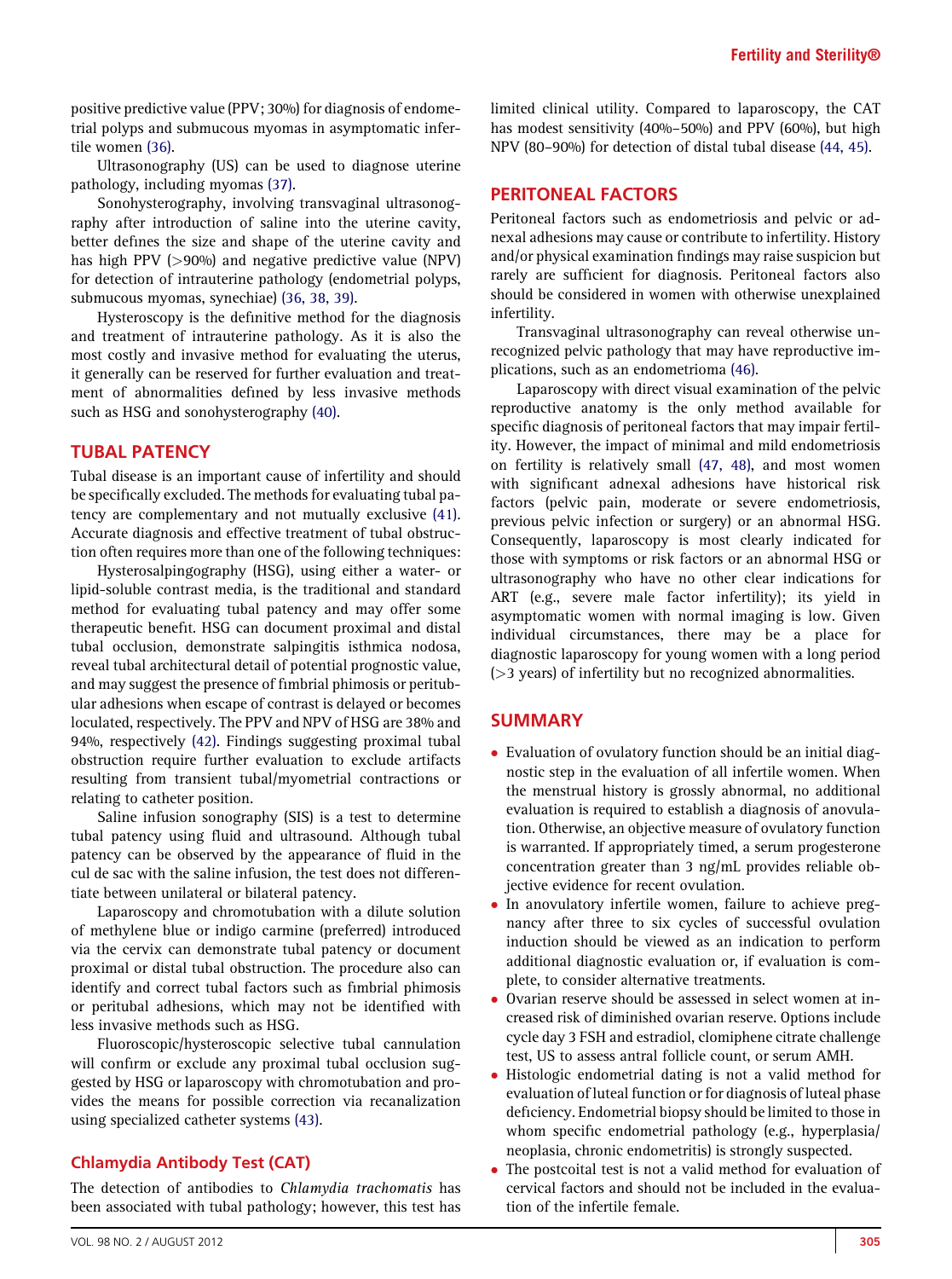- <span id="page-4-0"></span>• Routine use of PCT and EMB has not been shown to be beneficial and are no longer recommended as part of the standard evaluation of the infertile female.
- Examination of the uterine cavity is an important part of the evaluation of infertile women and can be accomplished using hysterosalpingography, sonohysterography, or hysteroscopy.
- Evaluation of tubal patency is a key component of the diagnostic evaluation of infertile women. All methods for the evaluation of tubal patency have technical limitations that must be considered when interpreting test results. A second and different test should be considered when the diagnosis remains in doubt.
- Laparoscopy may be indicated when there is evidence or strong suspicion of advanced stages of endometriosis, tubal occlusive disease, or significant adnexal adhesions.

# **CONCLUSIONS**

 A careful history and physical examination can identify a specific cause of infertility and help to focus the diagnostic evaluation on the most likely cause(s).

Acknowledgments: This report was developed under the direction of the Practice Committee of the American Society for Reproductive Medicine as a service to its members and other practicing clinicians. Although this document reflects appropriate management of a problem encountered in the practice of reproductive medicine, it is not intended to be the only approved standard of practice or to dictate an exclusive course of treatment. Other plans of management may be appropriate, taking into account the needs of the individual patient, available resources, and institutional or clinical practice limitations. The Practice Committee and the Board of Directors of the American Society for Reproductive Medicine have approved this report.

The following members of the ASRM Practice Committee participated in the development of this document. All Committee members disclosed commercial and financial relationships with manufacturers or distributors of goods or services used to treat patients. Members of the Committee who were found to have conflicts of interest based on the relationships disclosed did not participate in the discussion or development of this document. Samantha Pfeifer, M.D.; Jeffrey Goldberg, M.D.; Roger Lobo, M.D.; R. Dale McClure, M.D.; Michael Thomas, M.D.; Eric Widra, M.D.; Mark Licht, M.D.; John Collins, M.D.; Marcelle Cedars, M.D.; Michael Vernon, Ph.D.; Catherine Racowsky, Ph.D.; Owen Davis, M.D.; Clarisa Gracia, M.D., M.S.C.E.; William Catherino, M.D., Ph.D.; Kim Thornton, M.D.; Robert Rebar, M.D.; Andrew La Barbera, Ph.D.

## **REFERENCES**

- 1. Practice Committee of American Society for Reproductive M. Definitions of infertility and recurrent pregnancy loss. Fertil Steril 2008;90: S60.
- 2. Guttmacher AF. Factors affecting normal expectancy of conception. J Am Med Assoc 1956;161:855–60.
- 3. Wilcox AJ, Weinberg CR, Baird DD. Timing of sexual intercourse in relation to ovulation. Effects on the probability of conception, survival of the pregnancy, and sex of the baby. N Engl J Med 1995;333:1517–21.
- 4. Zinaman MJ, Clegg ED, Brown CC, O'Connor J, Selevan SG. Estimates of human fertility and pregnancy loss. Fertil Steril 1996;65:503–9.
- 5. Male Infertility Best Practice Policy Committee of the American Urological A, Practice Committee of the American Society for Reproductive M. Report on optimal evaluation of the infertile male. Fertil Steril 2006;86: S202–9.
- 6. Mosher WD, Pratt WF. Fecundity and infertility in the United States: incidence and trends. Fertil Steril 1991;56:192–3.
- 7. McCarthy JJ Jr, Rockette HE. Prediction of ovulation with basal body temperature. J Reprod Med 1986;31:742–7.
- 8. Luciano AA, Peluso J, Koch EI, Maier D, Kuslis S, Davison E. Temporal relationship and reliability of the clinical, hormonal, and ultrasonographic indices of ovulation in infertile women. Obstet Gynecol 1990;75:412–6.
- 9. Wathen NC, Perry L, Lilford RJ, Chard T. Interpretation of single progesterone measurement in diagnosis of anovulation and defective luteal phase: observations on analysis of the normal range. Br Med J 1984;288:7–9.
- 10. Jordan J, Craig K, Clifton DK, Soules MR. Luteal phase defect: the sensitivity and specificity of diagnostic methods in common clinical use. Fertil Steril 1994;62:54–62.
- 11. Filicori M, Butler JP, Crowley WF Jr. Neuroendocrine regulation of the corpus luteum in the human. Evidence for pulsatile progesterone secretion. J Clin Invest 1984;73:1638–47.
- 12. Practice Committee of American Society for Reproductive Medicine in collaboration with Society for Reproductive Endocrinology and I. Optimizing natural fertility. Fertil Steril 2008;90:S1–6.
- 13. McGovern PG, Myers ER, Silva S, Coutifaris C, Carson SA, Legro RS, et al. Absence of secretory endometrium after false-positive home urine luteinizing hormone testing. Fertil Steril 2004;82:1273–7.
- 14. Noyes RW, Hertig AT, Rock J. Dating the endometrial biopsy. Am J Obstet Gynecol 1975;122:262–3.
- 15. Murray MJ, Meyer WR, Zaino RJ, Lessey BA, Novotny DB, Ireland K, et al. A critical analysis of the accuracy, reproducibility, and clinical utility of histologic endometrial dating in fertile women. Fertil Steril 2004;81: 1333–43.
- 16. Coutifaris C, Myers ER, Guzick DS, Diamond MP, Carson SA, Legro RS, et al. Histological dating of timed endometrial biopsy tissue is not related to fertility status. Fertil Steril 2004;82:1264–72.
- 17. de Crespigny LC, O'Herlihy C, Robinson HP. Ultrasonic observation of the mechanism of human ovulation. Am J Obstet Gynecol 1981;139:636–9.
- 18. Sharara FI, Scott RT Jr, Seifer DB. The detection of diminished ovarian reserve in infertile women. Am J Obstet Gynecol 1998;179:804–12.
- 19. Broekmans FJ, Kwee J, Hendriks DJ, Mol BW, Lambalk CB. A systematic review of tests predicting ovarian reserve and IVF outcome. Hum Reprod Update 2006;12:685–718.
- 20. Evers JL, Slaats P, Land JA, Dumoulin JC, Dunselman GA. Elevated levels of basal estradiol-17beta predict poor response in patients with normal basal levels of follicle-stimulating hormone undergoing in vitro fertilization. Fertil Steril 1998;69:1010–4.
- 21. Licciardi FL, Liu HC, Rosenwaks Z. Day 3 estradiol serum concentrations as prognosticators of ovarian stimulation response and pregnancy outcome in patients undergoing in vitro fertilization. Fertil Steril 1995;64:991–4.
- 22. Smotrich DB, Widra EA, Gindoff PR, Levy MJ, Hall JL, Stillman RJ. Prognostic value of day 3 estradiol on in vitro fertilization outcome. Fertil Steril 1995;64: 1136–40.
- 23. Hendriks DJ, Mol BW, Bancsi LF, te Velde ER, Broekmans FJ. The clomiphene citrate challenge test for the prediction of poor ovarian response and nonpregnancy in patients undergoing in vitro fertilization: a systematic review. Fertil Steril 2006;86:807–18.
- 24. Hendriks DJ, Mol BW, Bancsi LF, Te Velde ER, Broekmans FJ. Antral follicle count in the prediction of poor ovarian response and pregnancy after in vitro fertilization: a meta-analysis and comparison with basal folliclestimulating hormone level. Fertil Steril 2005;83:291–301.
- 25. Fanchin R, Taieb J, Lozano DH, Ducot B, Frydman R, Bouyer J. High reproducibility of serum anti-Mullerian hormone measurements suggests a multi-